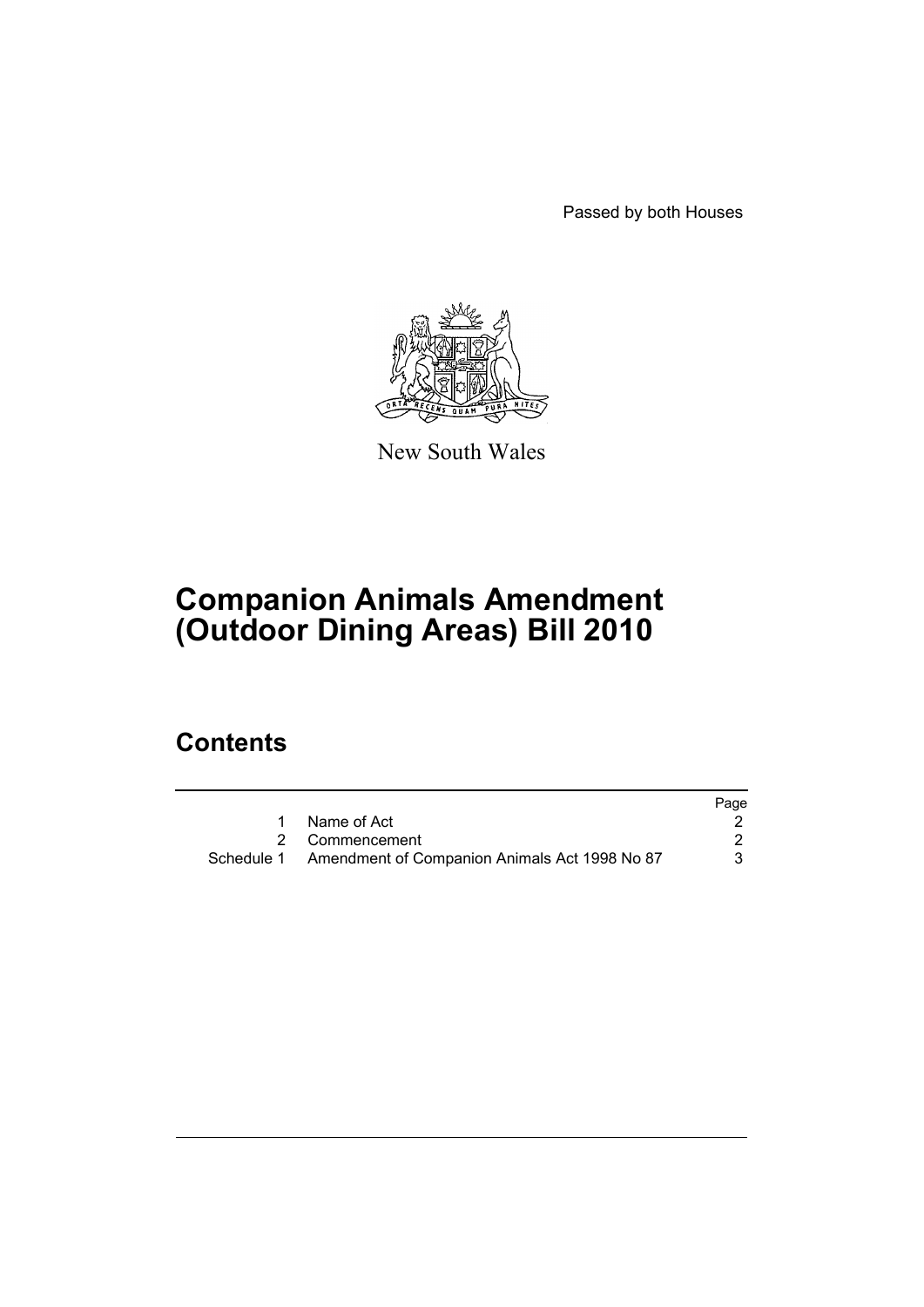*I certify that this public bill, which originated in the Legislative Assembly, has finally passed the Legislative Council and the Legislative Assembly of New South Wales.*

> *Clerk of the Legislative Assembly. Legislative Assembly, Sydney, , 2010*



New South Wales

## **Companion Animals Amendment (Outdoor Dining Areas) Bill 2010**

Act No , 2010

An Act to amend the *Companion Animals Act 1998* to allow dogs in outdoor dining areas in certain circumstances.

*I have examined this bill and find it to correspond in all respects with the bill as finally passed by both Houses.*

*Assistant Speaker of the Legislative Assembly.*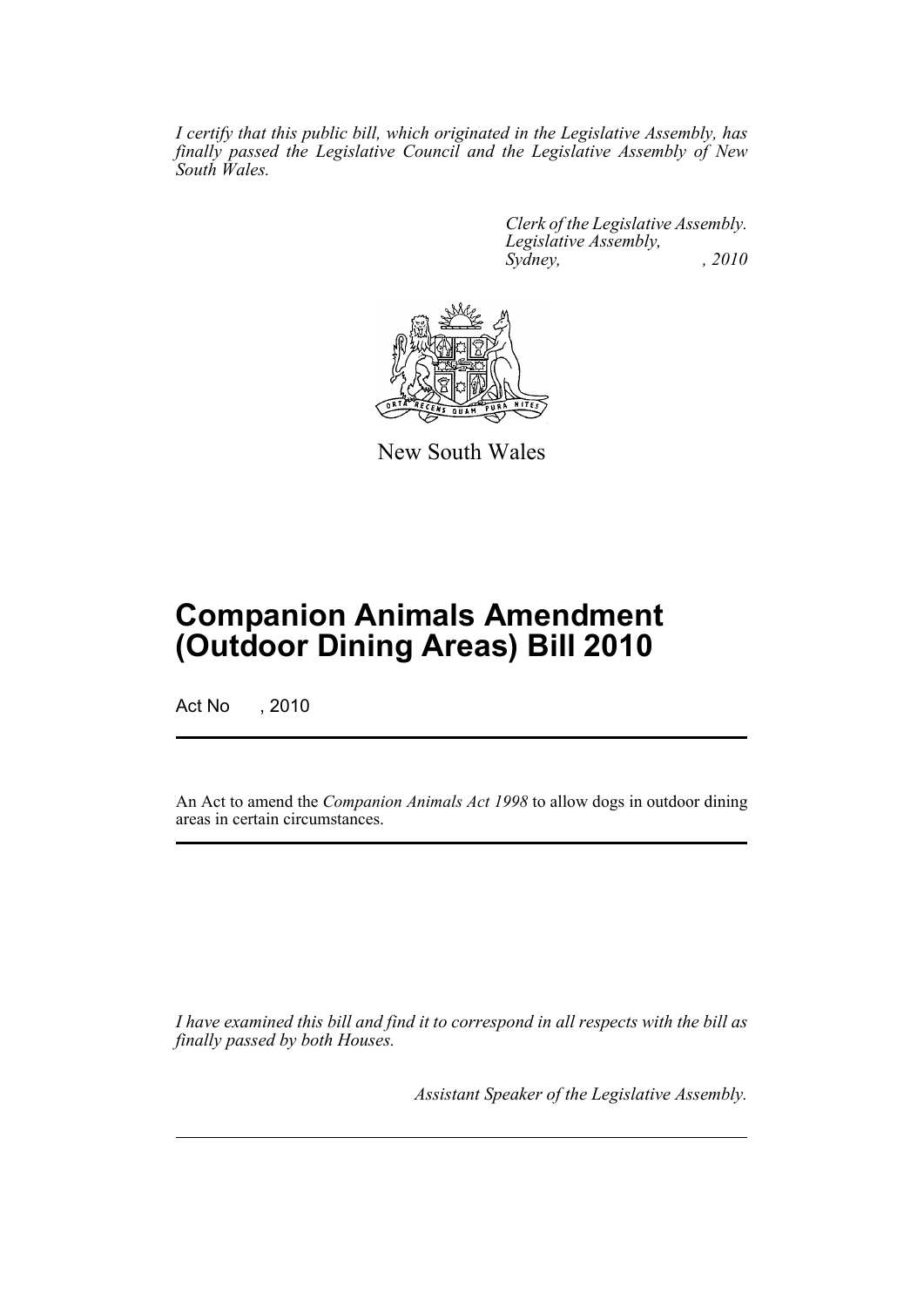### <span id="page-2-0"></span>**The Legislature of New South Wales enacts:**

#### **1 Name of Act**

This Act is the *Companion Animals Amendment (Outdoor Dining Areas) Act 2010*.

#### <span id="page-2-1"></span>**2 Commencement**

This Act commences on the date of assent to this Act.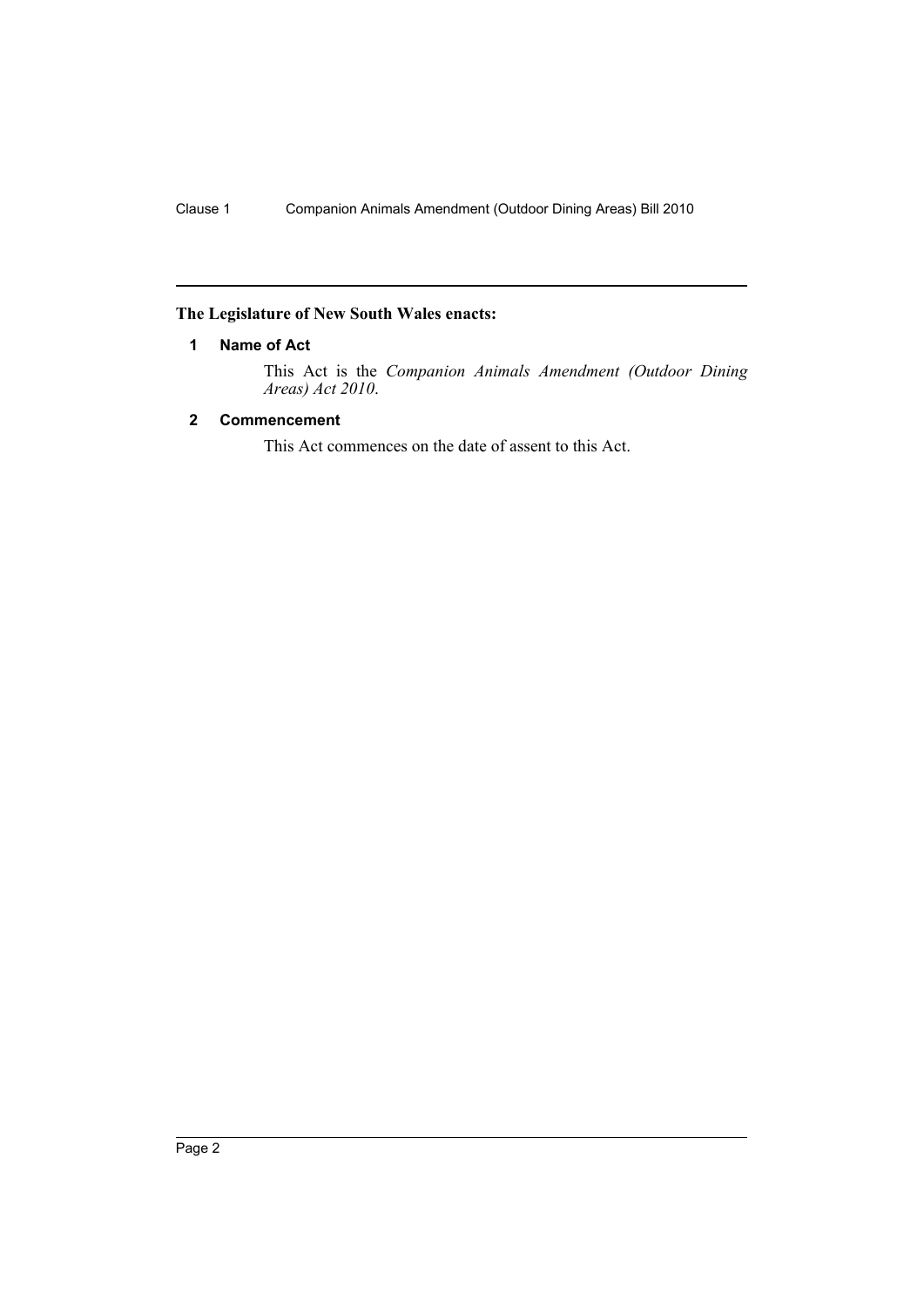Companion Animals Amendment (Outdoor Dining Areas) Bill 2010

Amendment of Companion Animals Act 1998 No 87 Schedule 1

### <span id="page-3-0"></span>**Schedule 1 Amendment of Companion Animals Act 1998 No 87**

#### **Section 14A**

Insert after section 14:

#### **14A Dogs not prohibited in outdoor dining areas in certain circumstances**

- (1) The relevant legal restrictions do not prohibit a dog (other than a dangerous or restricted dog) from being in an outdoor dining area if:
	- (a) the dog is under the effective control of some competent person and is restrained by means of an adequate chain, cord or leash that is attached to the dog, and
	- (b) the person does not feed the dog or permit the dog to be fed, and
	- (c) the dog is kept on the ground.
- (2) However, if the outdoor dining area is within a public place declared by a local authority to be an off-leash area:
	- (a) it is not necessary for the dog to be restrained by means of a chain, cord or leash, and
	- (b) the dog can be fed while the dog is on the ground, but not using any apparatus provided for the consumption of food by humans, and
	- (c) the dog can sit on a person's lap, but must not be allowed to sit on any table or chairs or make contact with other apparatus provided for the consumption of food by humans.
- (3) This section does not confer any entitlement on a person accompanied by a dog to use any table and chairs or other apparatus provided in an outdoor dining area by a food business (within the meaning of the *Food Act 2003*) without the permission of the operator of the food business.
- (4) The *relevant legal restrictions* are:
	- (a) section 14 (1) (b), and
	- (b) the *Food Act 2003* and the Food Standards Code (within the meaning of that Act).